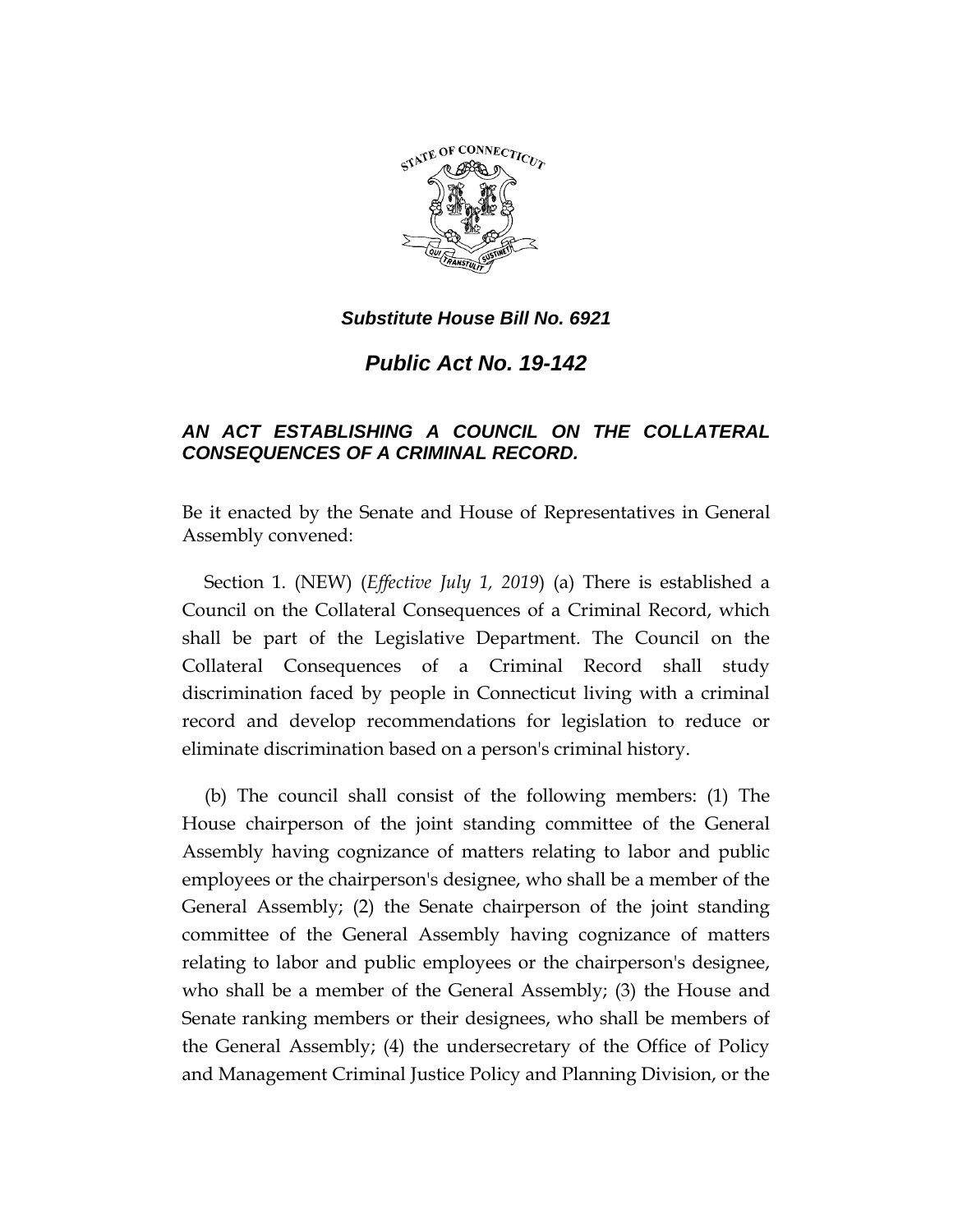undersecretary's designee; (5) the Commissioner of Correction, or the commissioner's designee; (6) The Labor Commissioner, or the commissioner's designee; (7) the Commissioner of Consumer Protection, or the commissioner's designee; (8) the executive director of the Connecticut Commission on Human Rights and Opportunities, or the executive director's designee; (9) the executive director of the Commission on Equity and Opportunity, or the executive director's designee; (10) a justice-impacted person, to be appointed by the House chairperson of the joint standing committee of the General Assembly having cognizance of matters relating to labor and public employees; (11) a representative from the American Civil Liberties Union of Connecticut, to be appointed by the Senate chairperson of the joint standing committee of the General Assembly having cognizance of matters relating to labor and public employees; (12) a representative from the Connecticut Coalition for Achievement Now, to be appointed by the House chairperson of the joint standing committee of the General Assembly having cognizance of matters relating to labor and public employees; (13) a representative from the Connecticut Coalition to End Homelessness, to be appointed by the Senate chairperson of the joint standing committee of the General Assembly having cognizance of matters relating to labor and public employees; (14) a representative from the Institute for Municipal and Regional Policy, to be appointed by the House chairperson of the joint standing committee of the General Assembly having cognizance of matters relating to labor and public employees; (15) a representative from the Katal Center for Health, Equity, and Justice, to be appointed by the Senate chairperson of the joint standing committee of the General Assembly having cognizance of matters relating to labor and public employees; (16) a representative from the National Council for Incarcerated and Formerly Incarcerated Women and Girls, to be appointed by the House chairperson of the joint standing committee of the General Assembly having cognizance of matters relating to labor and public employees; (17) a representative from the New Haven Legal Assistance

*Public Act No. 19-142 2 of 4*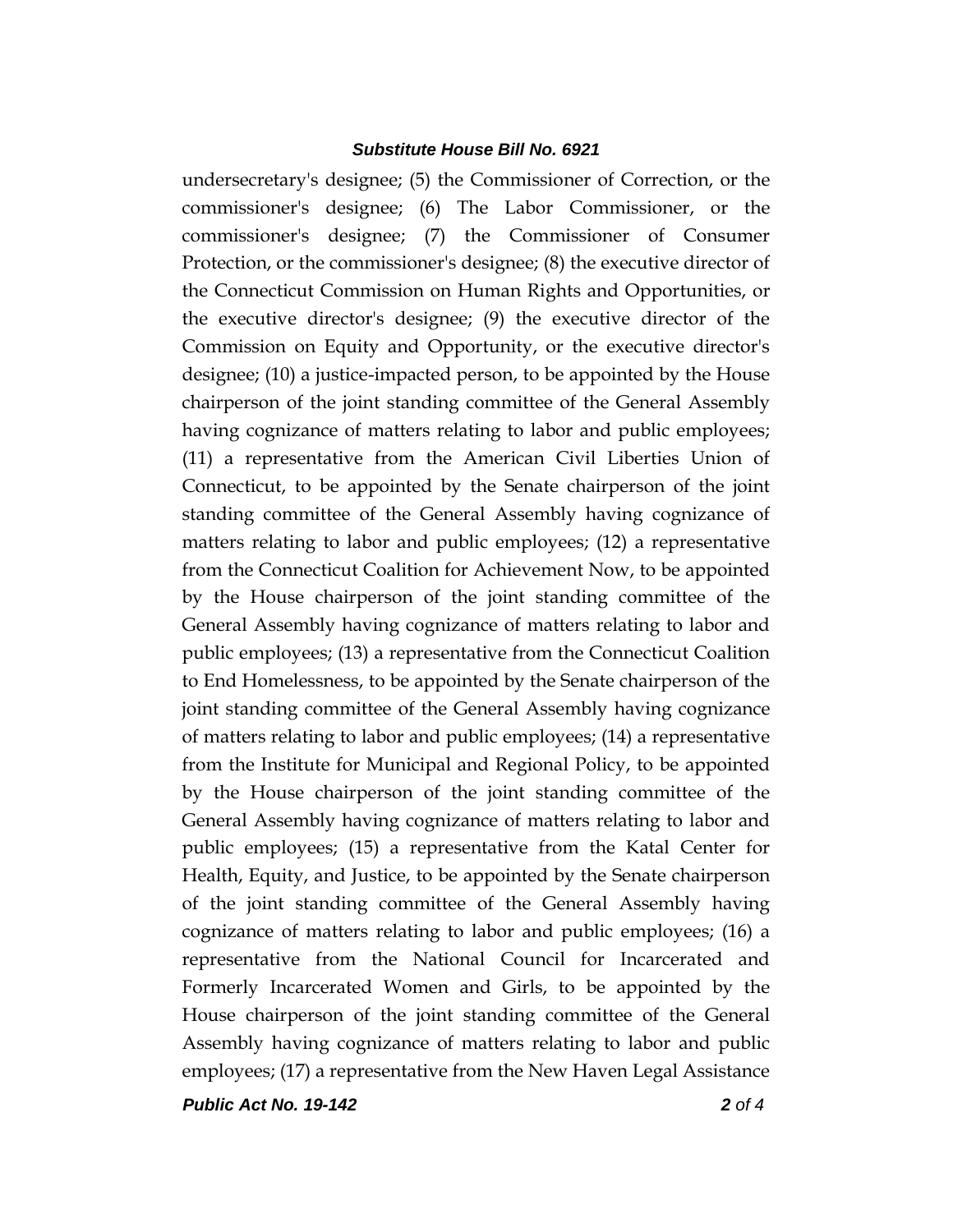Association Reentry Clinic, to be appointed by the Senate chairperson of the joint standing committee of the General Assembly having cognizance of matters relating to labor and public employees; (18) a representative from the Service Employees' International Union, Local 32BJ, to be appointed by the House chairperson of the joint standing committee of the General Assembly having cognizance of matters relating to labor and public employees; and (19) a representative from Voices of Women of Color, to be appointed by the Senate chairperson of the joint standing committee of the General Assembly having cognizance of matters relating to labor and public employees.

(c) The House and Senate chairpersons of the joint standing committee of the General Assembly having cognizance of matters relating to labor and public employees shall serve as the chairpersons of the council.

(d) The chairpersons of the council shall schedule the first meeting of the council, which shall be held not later than sixty days after the effective date of this section. Thereafter, the council shall meet upon the call of the chairpersons or upon the call of a majority of the council members. The council shall hold not less than three public forums in Connecticut communities to allow the public to provide input on the focus of the council.

(e) The administrative staff of the joint standing committee of the General Assembly having cognizance of matters relating to labor and public employees shall serve as administrative staff of the council.

(f) Not later than February 1, 2020, the council shall submit a report, in accordance with the provisions of section 11-4a of the general statutes, on its legislative recommendations to the joint standing committee of the General Assembly having cognizance of matters relating to labor and public employees.